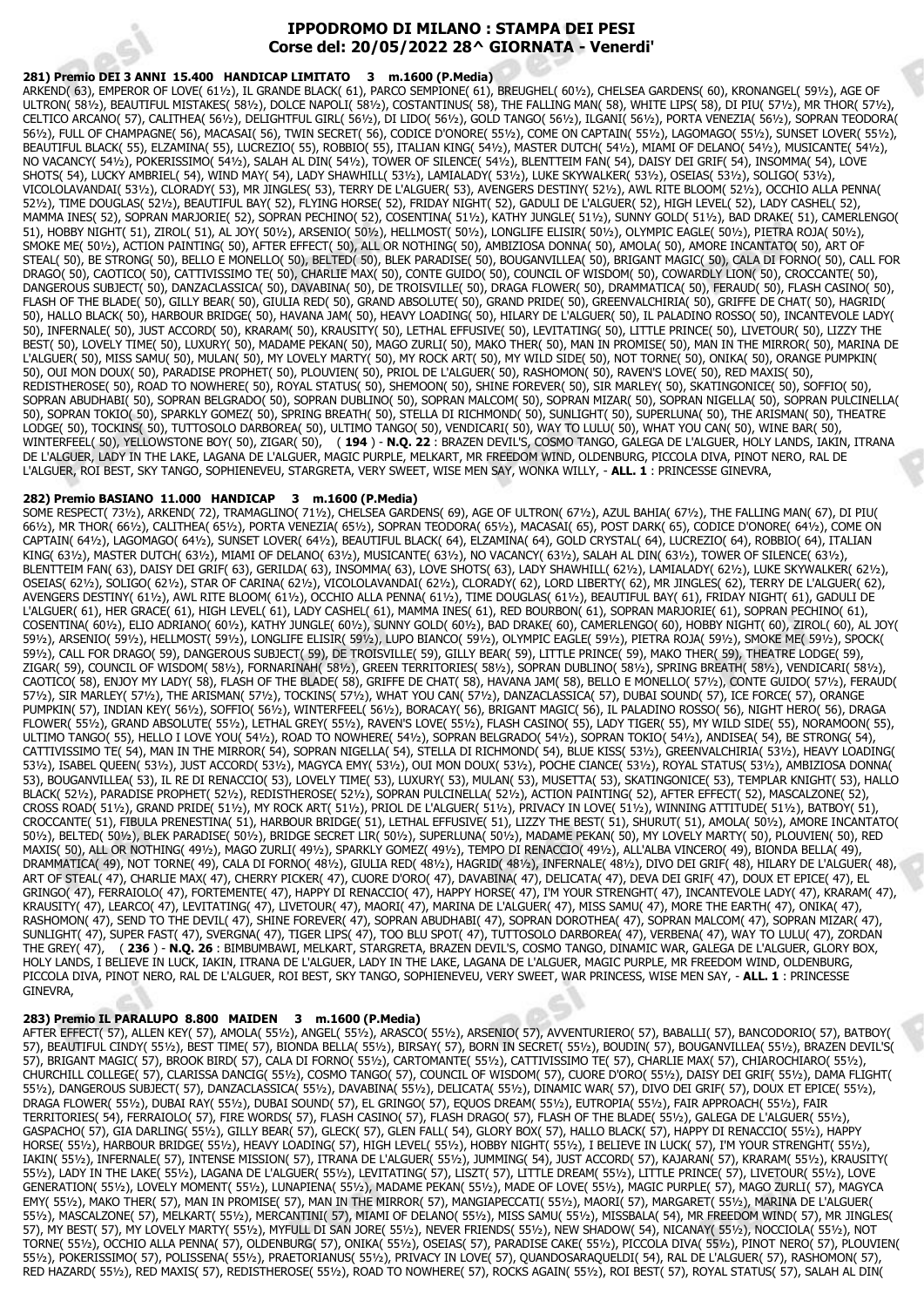57), SCHATZY( 55½), SEGRETARIO( 57), SEND TO THE DEVIL( 57), SHARD( 55½), SHE IS SO COLD( 55½), SHINE FOREVER( 55½), SHURUT( 55½), SILVER THE BEST( 55½), SILVER WAY( 57), SKATINGONICE( 57), SKY TANGO( 57), SOFFIO( 57), SOPHIENEVEU( 55½), SOPRAN ABUDHABI( 57), SOPRAN BARCLAY( 55½), SOPRAN DOROTHEA( 55½), SOPRAN DUBLINO( 57), SOPRAN ISLANDA( 54), SOPRAN MALCOM( 57), SOPRAN MENEGHINO( 57), SOPRAN MIZAR( 57), SOPRAN TOKIO( 57), SORBONA( 55½), SPARKLY GOMEZ( 57), SPRING BREATH( 57), STARGRETA( 54), STELLA DI RICHMOND( 55½), SUNLIGHT( 57), SUNNY GOLD( 57), SUPER FAST( 57), SVERGNA( 55½), TEMPLAR KNIGHT( 57), THE ARISMAN( 57), THEATRE LODGE( 57), TIGER LIPS( 55½), TINA MARIE( 54), TOO BLU SPOT( 57), TRASCENDANCE( 54), TRILLO( 55½), UGO( 55½), VALUTA LEGALE( 55½), VERY SWEET( 55½), VOLTURNO( 57), WAR PRINCESS( 55½), WAY TO LULU( 55½), WENDY BABY( 55½), WINE BAR( 57), WINNING ATTITUDE( 57), WISE MEN SAY( 57), XENOBIO( 57), YAMKA( 55½), ZIGAR( 57), ZORDAN THE GREY( 57), ZUPELL( 55½), ( **192** ) - **N.Q. 9** : BEAUTIFUL BAY, FERAUD, LOVELY TIME, POST DARK, ROCK LIFE, SMOKE ME, SOPRAN TEODORA, STILL, TUTTOSOLO DARBOREA, - **ALL. 0** :

### **284) Premio P.LE LOTTO 15.400 HANDICAP LIMITATO 3 m.2000 (P.Media)**

ARKEND( 63), QUE TEMPESTA( 62½), IL GRANDE BLACK( 61), ARC ON FIRE( 60½), CHELSEA GARDENS( 60), CIME TEMPESTOSE( 60), ESTORIL( 59½), KRONANGEL( 59½), WINTRY FLOWER( 59), AGE OF ULTRON( 58½), DOLCE NAPOLI( 58½), COSTANTINUS( 58), NEVER ENDING STORY( 58), ARMANDINO( 57½), DI PIU( 57½), IRA DEGLI DEI( 57½), MR THOR( 57½), ALLISON( 57), CELTICO ARCANO( 57), LUNAMONDA( 57), DELIGHTFUL GIRL( 56½), DI LIDO( 56½), ECTOR DE MARIS( 56½), GOLD TANGO( 56½), SOPRAN TEODORA( 56½), MACASAI( 56), MARIA SALVADOR( 56), POST DARK( 56), WALKIN' ON THE SUN( 56), CODICE D'ONORE( 55½), COME ON CAPTAIN( 55½), LAGOMAGO( 55½), LOHENGRIN( 55½), SUNSET LOVER( 55½), ELZAMINA( 55), HONEY WORLD( 55), ROBBIO( 55), ITALIAN KING( 54½), MIAMI OF DELANO( 54½), NO VACANCY( 54½), POKERISSIMO( 54½), SALAH AL DIN( 54½), SPRING LOVE( 54½), TOWER OF SILENCE( 54½), VALZER( 54½), BLENTTEIM FAN( 54), CARON DIMONIO( 54), CHE MUSICA MAESTRO( 54), DAISY DEI GRIF( 54), LOVE SHOTS( 54), LUCKY AMBRIEL( 54), TUMULTUOUS( 54), WIND MAY( 54), LADY SHAWHILL( 53½), LAMIALADY( 53½), OSEIAS( 53½), SOLIGO( 53½), STAR OF CARINA( 53½), VICOLOLAVANDAI( 53½), ARKADIUS( 53), CLORADY( 53), LORD LIBERTY( 53), MR JINGLES( 53), TERRY DE L'ALGUER( 53), AVENGERS DESTINY( 52½), AWL RITE BLOOM( 52½), EUTROPIA( 52½), KING OF LOVE( 52½), OCCHIO ALLA PENNA( 52½), TIME DOUGLAS( 52½), TRAIN DRAGO( 52½), FRIDAY NIGHT( 52), GADULI DE L'ALGUER( 52), HER GRACE( 52), HIGH LEVEL( 52), LADY CASHEL( 52), SOPRAN MARJORIE( 52), SOPRAN PECHINO( 52), ELIO ADRIANO( 51½), BAD DRAKE( 51), HOBBY NIGHT( 51), ZIROL( 51), AL JOY( 50½), ARSENIO( 50½), HELLMOST( 50½), LONGLIFE ELISIR( 50½), PIETRA ROJA( 50½), SMOKE ME( 50½), SPOCK( 50½), ACTION PAINTING( 50), AFTER EFFECT( 50), AMOLA( 50), AMORE INCANTATO( 50), ART OF STEAL( 50), BE STRONG( 50), BELLO E MONELLO( 50), BELTED( 50), BOUGANVILLEA( 50), BRIGANT MAGIC( 50), CALA DI FORNO( 50), CALL FOR DRAGO( 50), CATTIVISSIMO TE( 50), CHARLIE MAX( 50), CHERRY PICKER( 50), COWARDLY LION( 50), CROCCANTE( 50), DANGEROUS SUBJECT( 50), DANZACLASSICA( 50), DRAGA FLOWER( 50), DRAMMATICA( 50), DUBAI SOUND( 50), EMERALD LAKE( 50), FERAUD( 50), FIGHTING KING( 50), FLASH CASINO( 50), FLASH OF THE BLADE( 50), GASPACHO( 50), GILLY BEAR( 50), GRAND ABSOLUTE( 50), GREENVALCHIRIA( 50), GREY WISTERIA( 50), GRIFFE DE CHAT( 50), HAPPY HORSE( 50), HARBOUR BRIDGE( 50), HAVE A CIGAR( 50), HILARY DE L'ALGUER( 50), IL PALADINO ROSSO( 50), INFERNALE( 50), JUST ACCORD( 50), KRARAM( 50), KRAUSITY( 50), LADY MUJAM( 50), LEVITATING( 50), LITTLE PRINCE( 50), LOVELY TIME( 50), LUNAPIENA( 50), LUXURY( 50), MADAME PEKAN( 50), MAGO ZURLI( 50), MAN IN PROMISE( 50), MARINA DE L'ALGUER( 50), MULAN( 50), MY LOVELY MARTY( 50), MY ROCK ART( 50), MY WILD SIDE( 50), ORANGE PUMPKIN( 50), PARADISE PROPHET( 50), PLOUVIEN( 50), PRIOL DE L'ALGUER( 50), PRIVACY IN LOVE( 50), RED MAXIS( 50), ROAD TO NOWHERE( 50), ROYAL STATUS( 50), SHINE FOREVER( 50), SIR MARLEY( 50), SKATINGONICE( 50), SOFFIO( 50), SOPRAN ABUDHABI( 50), SOPRAN BELGRADO( 50), SOPRAN DUBLINO( 50), SOPRAN MALCOM( 50), SOPRAN MIZAR( 50), SOPRAN NIGELLA( 50), SOPRAN PULCINELLA( 50), SOPRAN TOKIO( 50), SPINNING ARC( 50), SPRING BREATH( 50), SUNLIGHT( 50), SUPERLUNA( 50), SVERGNA( 50), THE ARISMAN( 50), THEATRE LODGE( 50), TUTTOSOLO DARBOREA( 50), ULTIMO TANGO( 50), VAJANT( 50), VENDICARI( 50), VERSO IL SUD( 50), WAY TO LULU( 50), WHAT YOU CAN( 50), WINTERFEEL( 50), ZAIN MASTER( 50), ZIGAR( 50), ( **182** ) - **N.Q. 24** : BRAZEN DEVIL'S, COSMO TANGO, GALEGA DE L'ALGUER, HOLY LANDS, I BELIEVE IN LUCK, IAKIN, ITRANA DE L'ALGUER, LADY IN THE LAKE, LAGANA DE L'ALGUER, MAGIC PURPLE, MELKART, MR FREEDOM WIND, OLDENBURG, PICCOLA DIVA, PINOT NERO, RAL DE L'ALGUER, RESANA, ROI BEST, SKY TANGO, STARGRETA, STILL, VERY SWEET, WISE MEN SAY, WONKA WILLY, - **ALL. 0** :

### **285) Premio VERDERIO 11.000 HANDICAP 3 m.2000 (P.Media)**

SOME RESPECT( 73½), ARKEND( 72), CHELSEA GARDENS( 69), ESTORIL( 68½), AGE OF ULTRON( 67½), AZUL BAHIA( 67½), COSTANTINUS( 67), ARMANDINO( 66½), MR THOR( 66½), CALITHEA( 65½), DI LIDO( 65½), ECTOR DE MARIS( 65½), SOPRAN TEODORA( 65½), MACASAI( 65), MARIA SALVADOR( 65), POST DARK( 65), WALKIN' ON THE SUN( 65), CODICE D'ONORE( 64½), COME ON CAPTAIN( 64½), LAGOMAGO( 64½), SUNSET LOVER( 64½), BEAUTIFUL BLACK( 64), ELZAMINA( 64), GOLD CRYSTAL( 64), HONEY WORLD( 64), ROBBIO( 64), ITALIAN KING( 631/2), MIAMI OF DELANO( 631/2), NO VACANCY( 631/2), POKERISSIMO( 631/2), SALAH AL DIN( 63½), TOWER OF SILENCE( 63½), VALZER( 63½), BLENTTEIM FAN( 63), CARON DIMONIO( 63), CHE MUSICA MAESTRO( 63), DAISY DEI GRIF( 63), GERILDA( 63), LOVE SHOTS( 63), LUCKY AMBRIEL( 63), TUMULTUOUS( 63), WIND MAY( 63), LAMIALADY( 62½), OSEIAS( 62½), SOLIGO( 62½), STAR OF CARINA( 62½), VICOLOLAVANDAI( 62½), ARKADIUS( 62), CLORADY( 62), LORD LIBERTY( 62), MR JINGLES( 62), TERRY DE L'ALGUER( 62), AVENGERS DESTINY( 61½), AWL RITE BLOOM( 61½), EUTROPIA( 61½), KING OF LOVE( 61½), OCCHIO ALLA PENNA( 61½), TIME DOUGLAS( 61½), TRAIN DRAGO( 61½), FRIDAY NIGHT( 61), GADULI DE L'ALGUER( 61), HER GRACE( 61), HIGH LEVEL( 61), LADY CASHEL( 61), SOPRAN MARJORIE( 61), SOPRAN PECHINO( 61), ELIO ADRIANO( 60½), BAD DRAKE( 60), HOBBY NIGHT( 60), ZIROL( 60), AL JOY( 59½), ARSENIO( 59½), HELLMOST( 59½), LONGLIFE ELISIR( 59½), PIETRA ROJA( 59½), SMOKE ME( 59½), SPOCK( 59½), CALL FOR DRAGO( 59), DANGEROUS SUBJECT( 59), GILLY BEAR( 59), HAVE A CIGAR( 59), LITTLE PRINCE( 59), MAN IN PROMISE( 59), THEATRE LODGE( 59), ZIGAR( 59), SOPRAN DUBLINO( 58½), SPRING BREATH( 58½), VENDICARI( 58½), VERSO IL SUD( 58½), ENJOY MY LADY( 58), FLASH OF THE BLADE( 58), GRIFFE DE CHAT( 58), BELLO E MONELLO( 57½), FERAUD( 57½), SIR MARLEY( 57½), THE ARISMAN( 57½), WHAT YOU CAN( 57½), DANZACLASSICA( 57), DUBAI SOUND( 57), FIGHTING KING( 57), ORANGE PUMPKIN( 57), SPINNING ARC( 57), SOFFIO( 56½), WINTERFEEL( 56½), ZAIN MASTER( 56½), BRIGANT MAGIC( 56), GREY WISTERIA( 56), IL PALADINO ROSSO( 56), LOVE THE KING( 56), NIGHT HERO( 56), DRAGA FLOWER( 55½), RAVEN'S LOVE( 55½), FLASH CASINO( 55), MY WILD SIDE( 55), ULTIMO TANGO( 55), HELLO I LOVE YOU( 54½), ROAD TO NOWHERE( 54½), SOPRAN BELGRADO( 54½), SOPRAN TOKIO( 54½), BE STRONG( 54), CATTIVISSIMO TE( 54), SOPRAN NIGELLA( 54), GREENVALCHIRIA( 53½), HEAVY LOADING( 53½), JUST ACCORD( 53½), OUI MON DOUX( 53½), ROYAL STATUS( 53½), AMBIZIOSA DONNA( 53), BOUGANVILLEA( 53), IL RE DI RENACCIO( 53), LOVELY TIME( 53), LUXURY( 53), MULAN( 53), SKATINGONICE( 53), TEMPLAR KNIGHT( 53), HALLO BLACK( 52½), PARADISE PROPHET( 52½), SOPRAN PULCINELLA( 52½), ACTION PAINTING( 52), AFTER EFFECT( 52), BODIO( 52), MASCALZONE( 52), CROSS ROAD( 51½), GINGI LIFE( 51½), MY ROCK ART( 51½), PAPERONE( 51½), PRIOL DE L'ALGUER( 51½), WINNING ATTITUDE( 51½), BATBOY( 51), CROCCANTE( 51), HARBOUR BRIDGE( 51), LETHAL EFFUSIVE( 51), AMOLA( 50½), AMORE INCANTATO( 50½), BELTED( 50½), BRIDGE SECRET LIR( 50½), SUPERLUNA( 50½), MADAME PEKAN( 50), MY LOVELY MARTY( 50), PLOUVIEN( 50), RED MAXIS( 50), LADY MUJAM( 49½), MAGO ZURLI( 49½), TEMPO DI RENACCIO( 49½), DRAMMATICA( 49), CALA DI FORNO( 48½), INFERNALE( 48½), DIVO DEI GRIF( 48), HILARY DE L'ALGUER( 48), JADES SOLITAIRE( 47½), ART OF STEAL( 47), CHARLIE MAX( 47), CHERRY PICKER( 47), COWARDLY LION( 47), DELICATA( 47), DOUX ET EPICE( 47), EL GRINGO( 47), FORTEMENTE( 47), GASPACHO( 47), HAPPY DI RENACCIO( 47), HAPPY HORSE( 47), I'M YOUR STRENGHT( 47), INCANTEVOLE LADY( 47), KRARAM( 47), KRAUSITY( 47), LEARCO( 47), LEVITATING( 47), LUNAPIENA( 47), MAORI( 47), MARINA DE L'ALGUER( 47), MISS SAMU( 47), NANGA PARBAT( 47), PIU BELLA COSA( 47), RASHOMON( 47), SEND TO THE DEVIL( 47), SHINE FOREVER( 47), SOPRAN ABUDHABI( 47), SOPRAN DOROTHEA( 47), SOPRAN MALCOM( 47), SOPRAN MIZAR( 47), SUNLIGHT( 47), SUPER FAST( 47), SVERGNA( 47), TIGER LIPS( 47), TOO BLU SPOT( 47), TUTTOSOLO DARBOREA( 47), VAJANT( 47), VERBENA( 47), WAY TO LULU( 47), ZORDAN THE GREY( 47), ( **210** ) - **N.Q. 24** : MELKART, STARGRETA, BENAZZI, BRAZEN DEVIL'S, COSMO TANGO, GALEGA DE L'ALGUER, GLORY BOX, IAKIN, ITRANA DE L'ALGUER, JUBILANT, LADY IN THE LAKE, LAGANA DE L'ALGUER, MAGIC PURPLE, MR FREEDOM WIND, OLDENBURG, PICCOLA DIVA, PINOT NERO, RAL DE L'ALGUER, ROI BEST, SKY TANGO, STILL, VERY SWEET, WAR PRINCESS, WISE MEN SAY, - **ALL. 0** :

#### **286) Premio SCUDERIA RONCHETTO 8.800 MAIDEN 3 m.2000 (P.Media)**

AFTER EFFECT( 57), ALLEN KEY( 57), AMOLA( 55½), ANGEL( 55½), ARASCO( 55½), ARSENIO( 57), AVVENTURIERO( 57), BABALLI( 57), BANCODORIO( 57), BATBOY( 57), BIBIANA( 55½), BIMBUMBAWI( 55½), BIRSAY( 57), BODIO( 57), BOUDIN( 57), BOUGANVILLEA( 55½), BRAZEN DEVIL'S( 57), BRIGANT MAGIC( 57), BROOK BIRD( 57), CALA DI FORNO( 55½), CARTOMANTE( 55½), CATTIVISSIMO TE( 57), CHARLIE MAX( 57), CHIAROCHIARO( 55½), CHURCHILL COLLEGE( 57), COSMO TANGO( 57), COUMAL( 55½), DAISY DEI GRIF( 55½), DAMA FLIGHT( 55½), DANGEROUS SUBJECT( 57), DANZACLASSICA( 55½), DELICATA( 55½), DELILA BOARD( 55½), DINAMIC WAR( 57), DIVO DEI GRIF( 57), DON CARLO( 57), DOUX ET EPICE( 55½), DRAGA FLOWER( 55½), DUBAI RAY( 55½), DUBAI SOUND( 57), EL GRINGO( 57), EQUOS DREAM( 55½), EUTROPIA( 55½), FAIR APPROACH( 55½), FAIR TERRITORIES( 54), FERRAIOLO( 57), FIRE WORDS( 57), FLASH CASINO( 57), FLASH DRAGO( 57), FLASH OF THE BLADE( 55½), GALEGA DE L'ALGUER( 55½), GASPACHO( 57), GIA DARLING( 55½), GILLY BEAR( 57), GLECK( 57), GLEN FALL( 54), GLORY BOX( 57), GRAND CAGATAY( 54), GRAND ZEYNEP( 55½), GREY WISTERIA( 57), HALLO BLACK( 57), HAPPY DI RENACCIO( 55½), HAPPY HORSE( 55½), HARBOUR BRIDGE( 55½), HER GRACE( 55½), HIGH LEVEL( 55½), HOBBY NIGHT( 55½), I BELIEVE IN LUCK( 57), I'M YOUR STRENGHT( 55½), IAKIN( 55½), INFERNALE( 57), INTENSE MISSION( 57), ITRANA DE L'ALGUER( 55½), JADES SOLITAIRE( 55½), JUMMING( 54), JUST ACCORD( 57), KAJARAN( 57), KING OF LOVE( 57), KRARAM( 55½), KRAUSITY( 55½), LADY BEST( 55½), LADY IN THE LAKE( 55½), LAGANA DE L'ALGUER( 55½), LEVITATING( 57), LISZT( 57), LITTLE DREAM( 55½), LITTLE PRINCE( 57), LOVE GENERATION( 55½), LOVELY MOMENT( 55½), LUNAPIENA( 55½), MADAME PEKAN( 55½), MADE OF LOVE( 55½), MAGIC PURPLE( 57), MAGO ZURLI( 57), MAN IN PROMISE( 57), MAN IN THE MIRROR( 57), MANGIAPECCATI( 55½), MAORI( 57), MARGARET( 55½), MARINA DE L'ALGUER( 55½), MASCALZONE( 57), MELKART( 55½), MERCANTINI( 57), MIAMI OF DELANO( 55½), MISS SAMU( 55½), MISSBALA( 54), MR FREEDOM WIND( 57), MR JINGLES( 57), MY BEST( 57), MY LOVELY MARTY( 55½), MYFULL DI SAN JORE( 55½), NEVER FRIENDS( 55½), NOCCIOLA( 55½), OCCHIO ALLA PENNA( 57), OLDENBURG( 57), OSEIAS( 57), PAPERONE( 57), PARADISE CAKE( 55½), PICCOLA DIVA( 55½), PINOT NERO( 57), PLOUVIEN( 55½), POKERISSIMO( 57), POLISSENA( 55½), PRAETORIANUS( 55½), PRIVACY IN LOVE( 57), QUANDOSARAQUELDI( 54), RAL DE L'ALGUER( 57), RASHOMON( 57), RED HAZARD( 55½), RED MAXIS( 57), REDISTHEROSE( 55½), ROAD TO NOWHERE( 57), ROCKS AGAIN( 55½), ROI BEST( 57), ROYAL STATUS( 57), SALAH AL DIN( 57), SEND TO THE DEVIL( 57), SHE IS